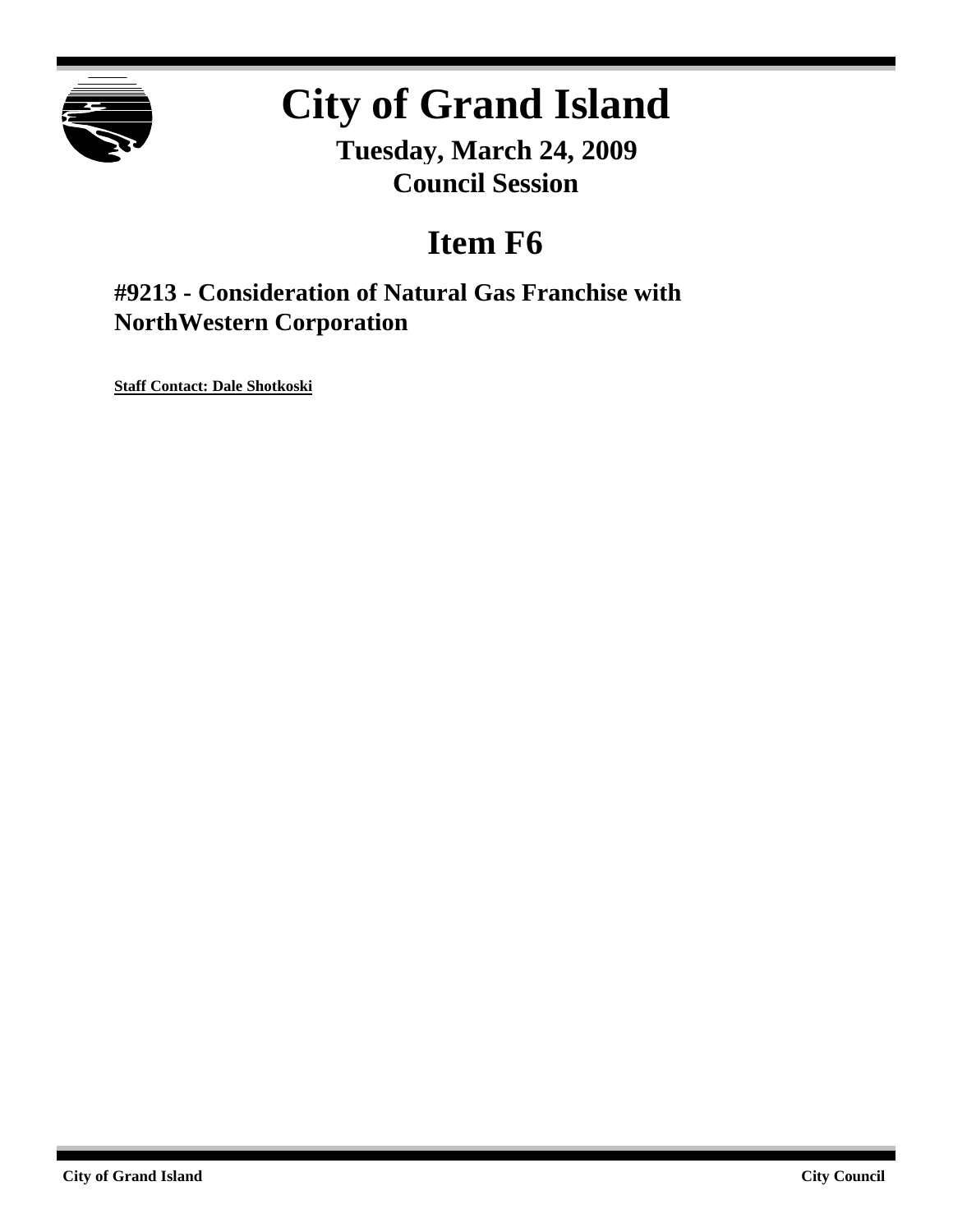## **Council Agenda Memo**

| From:           | Jeff Pederson, City Administrator                                       |
|-----------------|-------------------------------------------------------------------------|
| <b>Meeting:</b> | March 24, 2009                                                          |
| Subject:        | Consideration of Natural Gas Franchise with<br>NorthWestern Corporation |
| Item $\#$ 's:   | $F-6$                                                                   |
| $Presenter(s):$ | Jeff Pederson, City Administrator                                       |

#### **Background**

The Natural Gas Franchise allows NorthWestern Corporation the non-exclusive right to construct, maintain and operate a system of mains and pipes within the City of Grand Island for the transportation and distribution of natural gas.

### **Discussion**

Presented to Council is the Natural Gas Franchise. City Administration negotiated with NorthWestern representatives to modify the following changes:

- Section 1, Grant of Franchise will be effective for 20 Years
- Section 7, Grantee shall notify the City Administrator of emergency repairs
- Section 9, Grantee agrees to conform to its tariffs filed with the Nebraska Public Service Commission as it relates to service line extensions
- Section 15, 90 days required to review any proposed assignment by the City Of Grand Island
- Section 18, Grantee shall maintain a local office within the corporate limits of the City during the term of the franchise
- Section 21, All notices from the City will be sent to Corporate Affairs
- Section 22, Ordinance shall be construed in accordance with the laws of the State of Nebraska

## **Alternatives**

It appears that the Council has the following alternatives concerning the issue at hand. The Council may:

1. Move to approve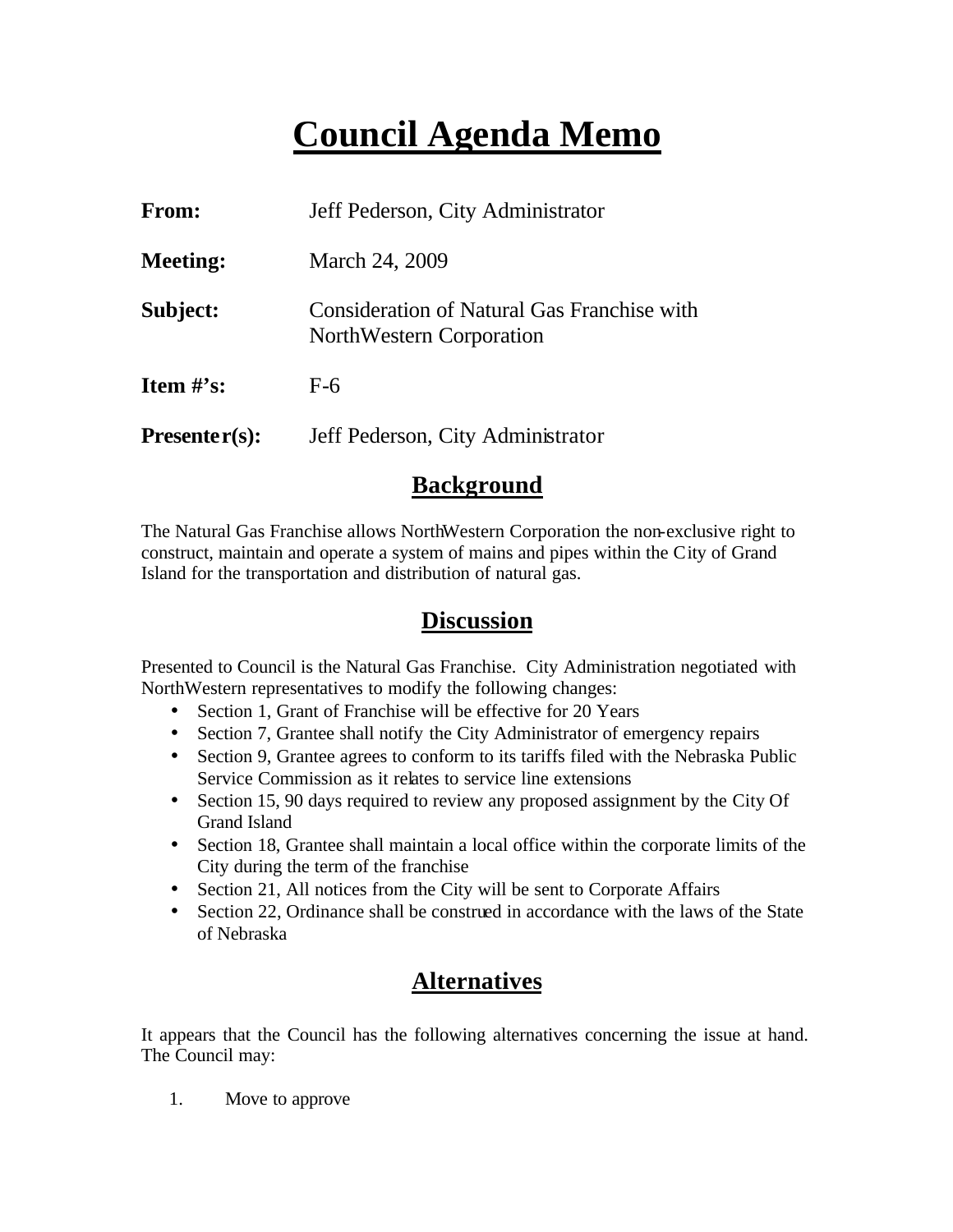- 2. Refer the issue to a Committee<br>3. Postpone the issue to future date
- Postpone the issue to future date
- 4. Take no action on the issue

## **Recommendation**

City Administration recommends that Council approve Ordinance 9213 approval of the Natural Gas Franchise.

## **Sample Motion**

Make a motion to approve Ordinance 9213 approval of the Natural Gas Franchise.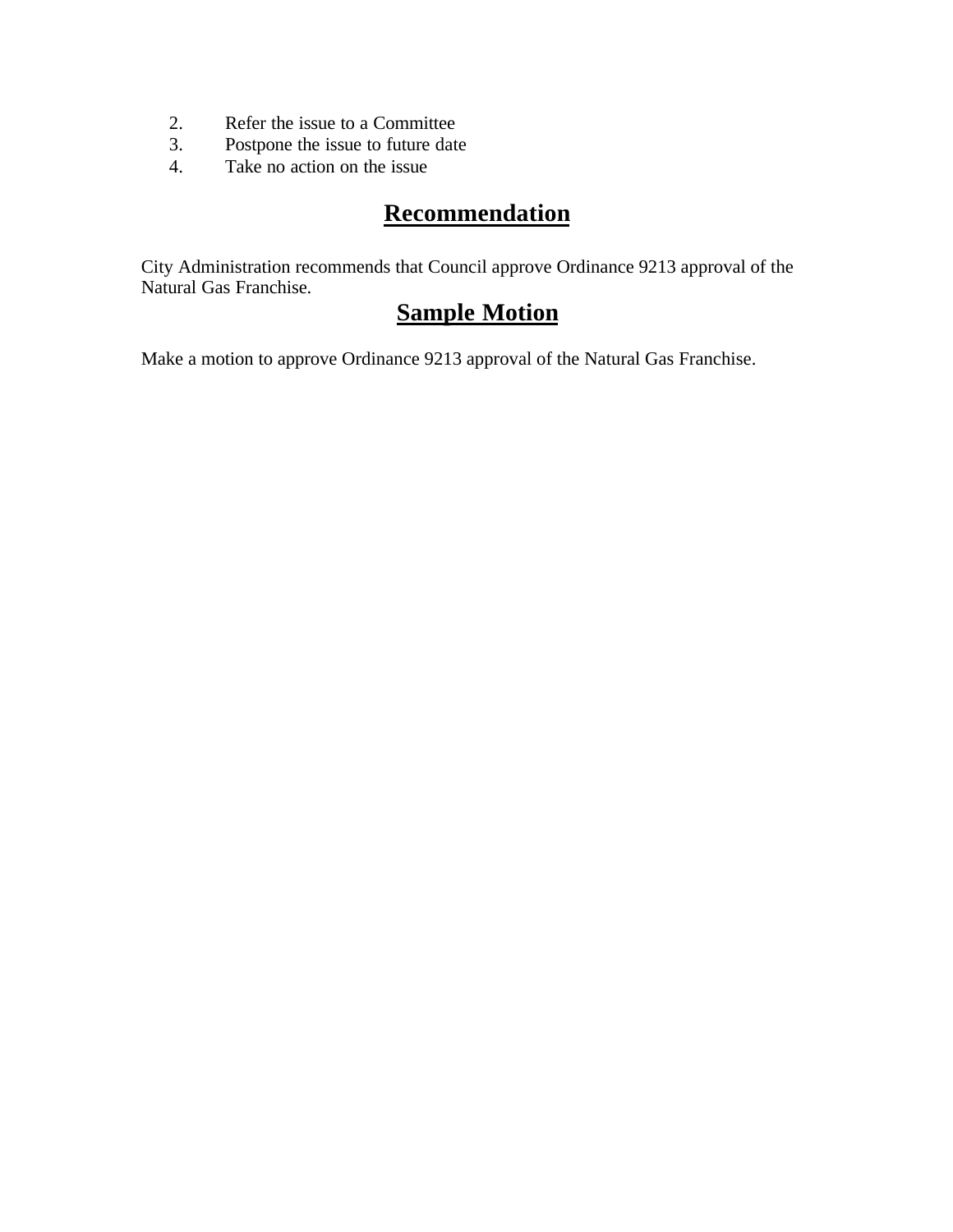#### ORDINANCE NO. 9213

AN ORDINANCE OF THE CITY OF GRAND ISLAND, NEBRASKA, GRANTING TO NORTHWESTERN CORPORATION, DOING BUSINESS AS NORTHWESTERN ENERGY, THE NON-EXCLUSIVE RIGHT AND PRIVILEGE TO CONSTRUCT, MAINTAIN AND OPERATE A SYSTEM OF MAINS, PIPES, SERVICES AND OTHER APPLIANCES IN, UPON, OVER, ACROSS AND ALONG THE STREETS, AVENUES, ALLEYS, BRIDGES AND PUBLIC PLACES OF THE CITY OF GRAND ISLAND, NEBRASKA, FOR THE TRANSMISSION, TRANSPORTATION, DISTRIBUTION, AND SALE OF NATURAL GAS FOR DOMESTIC, COMMERCIAL, INDUSTRIAL AND OTHER USES IN THE CITY; PRESCRIBING THE TERMS AND CONDITIONS UNDER WHICH THE COMPANY IS TO OPERATE; TO REPEAL ORDINANCE NO. 6873 (AS AMENDED) AND ALL OTHER ORDINANCES AND RESOLUTIONS OR PARTS THEREOF IN CONFLICT HEREWITH; AND TO PROVIDE FOR PUBLICATION IN PAMPHLET FORM BY THE AUTHORITY OF THE CITY COUNCIL AND EFFECTIVE DATE OF THE ORDINANCE.

BE IT ORDAINED BY THE MAYOR AND THE CITY COUNCIL OF THE CITY OF GRAND ISLAND, NEBRASKA.

**Section 1. Grant of Franchise.** In consideration of the benefits to be derived from the installation and operation of a natural gas distribution system in the City of Grand Island, Nebraska (hereinafter sometimes designated as "City") by City and its inhabitants, there is hereby granted to NorthWestern Corporation, doing business as NorthWestern Energy, (hereinafter sometimes designated as "Grantee" or "Company"), the non-exclusive right, permission and authority to lay, install, maintain and operate a natural gas transmission and distribution system (hereinafter sometimes designated as "gas system within the limits of City, as the same now exists or may be hereafter extended, for a period of twenty (20) years from and after the effective date of this Ordinance and for such extended term as City may grant pursuant to the provisions of Section 4 hereof; and for this purpose there is hereby further granted to Grantee the right, permission and authority during said period to lay, install, maintain, and operate in, upon, over, across and along all of the streets, avenues, alleys, bridges and public places of City all mains, services, pipes, conduits, and/or appliances (Grantee's "Infrastructure") necessary for transmitting, transporting, distributing, and supplying natural gas for heating, industrial power, and other purposes for which natural gas may be used, and for the purpose of transmitting, transporting and conveying such gas into, through or beyond the immediate limits of City to other cities, villages, and customers.

The right and privilege to use and occupy such streets, alleys, public ways, and places for the purposes herein set forth, shall not be exclusive, and the City of Grand Island reserves the right to grant a similar use of such streets, alleys, public ways, and places, to any person or corporation at any time during the Grant of Authority. The laying or installation of additional pipe within the City for transmission of natural gas beyond City limits shall require a permit for that purpose.

> Approved as to Form  $\overline{a}$ <br>March 20, 2009  $\overline{a}$  $x$  City Attorney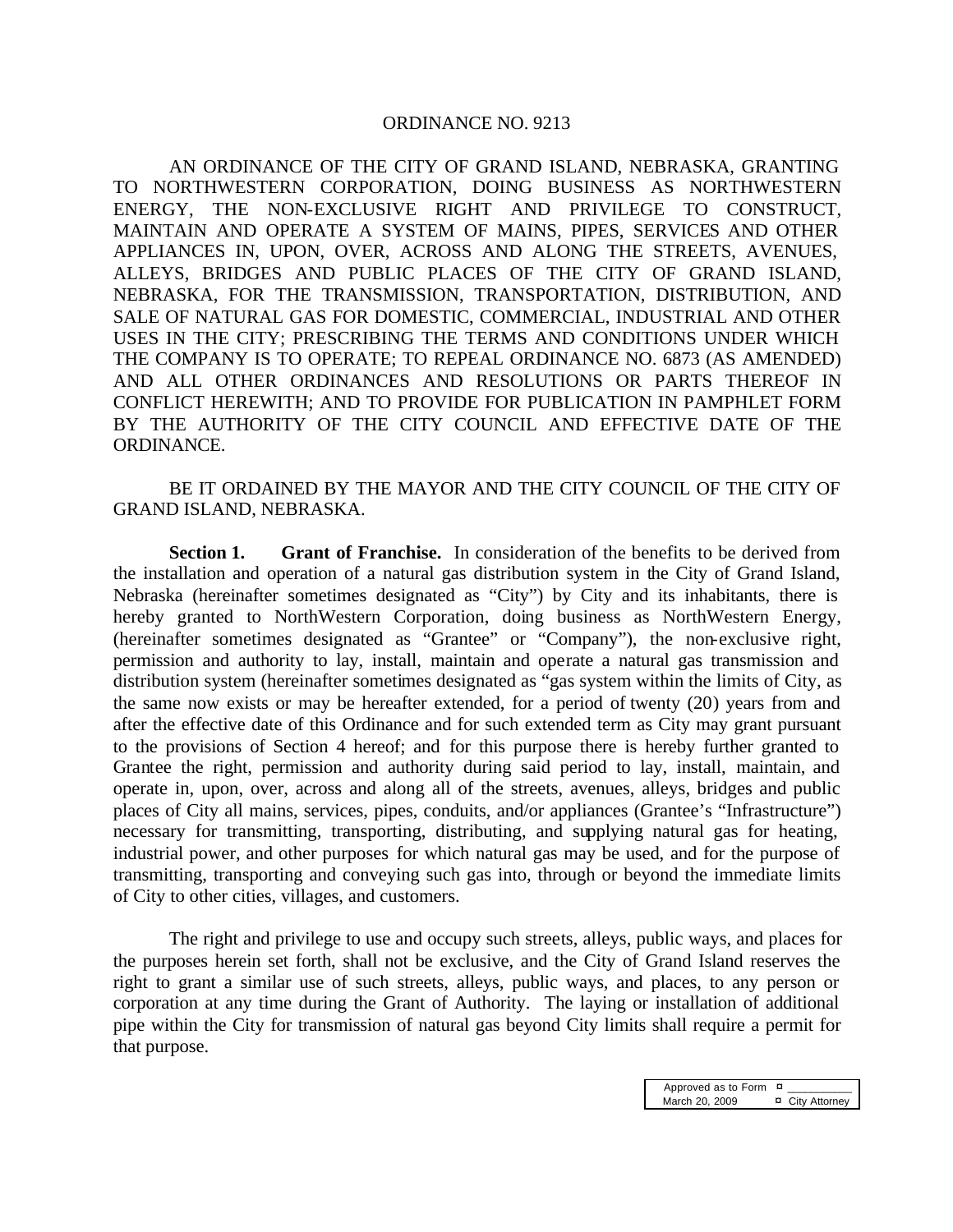**Section 2. Obligation to Provide Natural Gas Service.** Grantee shall furnish a natural gas system, natural gas supply and infrastructure which is safe, adequate, efficient, reliable, and low-cost. Grantee shall maintain and operate the same in a manner to meet the necessities and requirements of City (including City-owned electric generating plants within the City's corporate limits), its inhabitants and industries, and in a manner consistent with the State Natural Gas Regulation Act (the "Act") and with the rules and regulations of the Nebraska Public Service Commission (the "Commission").

**Section 3. Limitation on Obligation.** Grantee shall provide to City and its inhabitants requesting natural gas service reliable natural gas service.

**Section 4. City Right to Extend Terms of Franchise.** City may extend the term of this franchise by an additional five (5) years beyond the term hereof upon the same terms and conditions as herein set forth, upon giving Grantee sixty (60) days notice of its intent to exercise such right of extension. City may, but need not, conduct a public hearing in conjunction with such an extension. If requested by City to do so, Grantee shall promptly furnish to City such information as City may reasonably request in connection with City's deliberations as to whether to exercise such right of extension.

**Section 5. Installation of Infrastructure.** All infrastructure which shall be laid or installed under this grant shall be located in public right-of-way and shall be located and laid so as not to obstruct or interfere with any existing or planned water pipes, drains, sewers, paving, or other structures, and all such infrastructure shall be laid in place subject to the approval of City or subject to the approval of such representative as City may from time to time provide, and, in compliance with City policies, regulations and manuals. Grantee shall in doing any work in connection with infrastructure, avoid, so far as may be practical, interfering with the use of any street, alley, or other highway, and where paving or surface of the street is disturbed, Grantee shall, as its own expense and in a manner satisfactory to the duly authorized representative of City, replace and compact soils and reconstruct such paving or surface of the street or alley in as good condition as before said work was commenced in accordance with specifications of City, and Grantee shall ensure that the paving or surface of the street or alley is maintained free from any defects caused by Grantee or its employees or agents for a period of two (2) years from the time the work was completed.

**Section 6. Use of Streets, Alleys and Other Public Right-of-Way.** Grantee's Infrastructure to be placed in any public right-of-way or other public property shall be located, constructed, installed, maintained, renovated or replaced in accordance with applicable rules and regulations of City. Grantee shall acquire necessary permits, if any, required by City and City may inspect the manner of such work and requires such remedies as may be necessary to assure compliance. The replacement and restoration of the public right-of-way or other public property shall be completed as promptly as practical. Should Grantee not promptly and satisfactorily perform and complete the necessary work to restore the public right-of-way or other public property, the City shall notify Grantee of such restoration steps needed to be taken, and if Grantee fails to take such steps within the prescribed period of time given in the notice, the City shall have the right to do so at the expense of Grantee. If City, after proper notice and Grantee's failure to cure, exercises its right to restore the public right-of-way or other public property,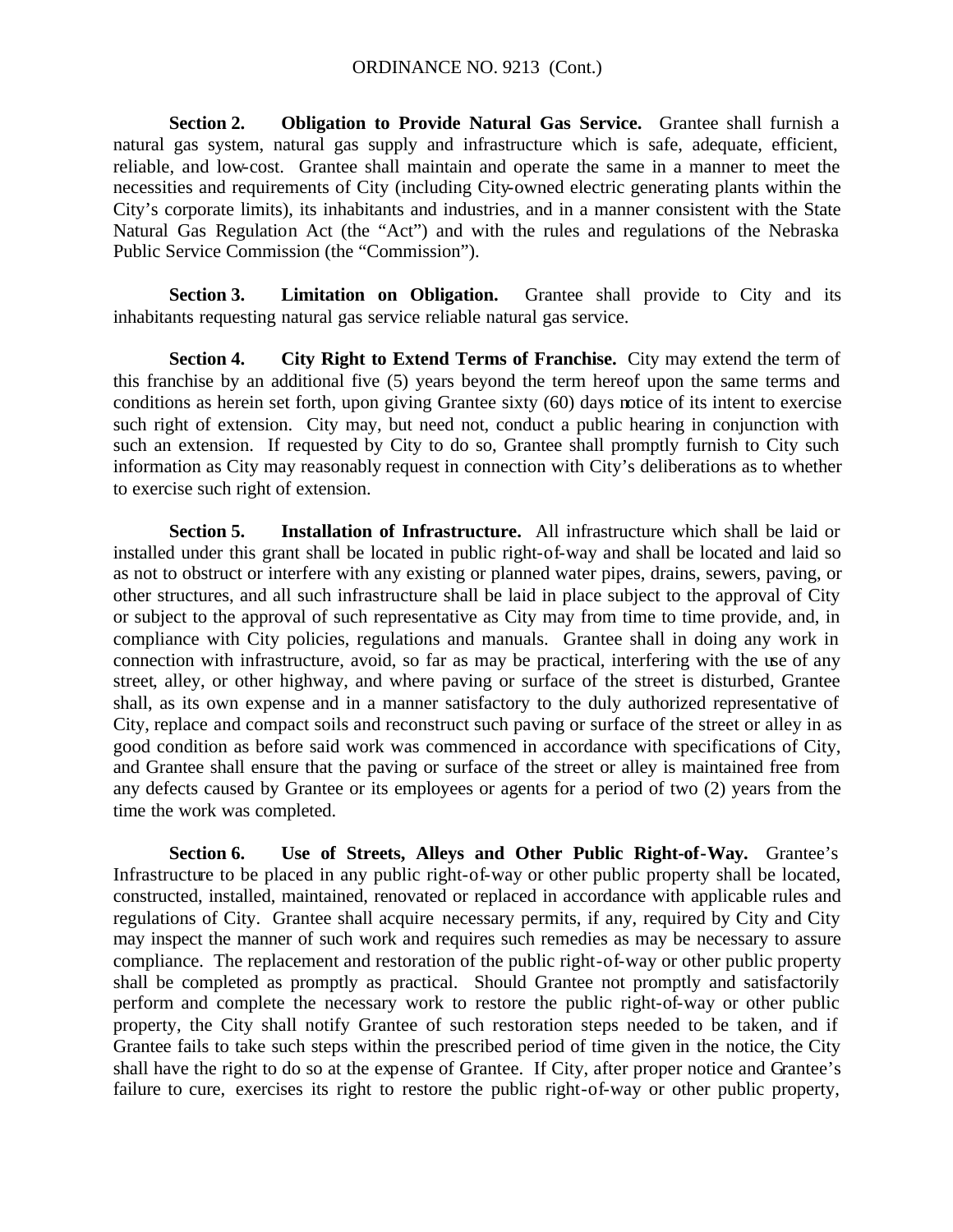Grantee shall reimburse City for the reasonable cost incurred for the work performed by City or its agents.

- 1. Use. All Infrastructure laid or placed by Company on public property shall, be so located in the streets, alleys or other public places in the City as not to obstruct or interfere with any water pipes, sewers, drains or other structures already installed under existing City policies. Company shall, when practical, avoid interfering with the use of any street, alley or other highway where the paving or surface of the street would be disturbed.
- 2. Restoration. In case of any disturbance of pavement, sidewalk, driveway or other surfacing, the Company shall, at its own cost and expense, replace and restore all paving, sidewalk, driveway or surface of any street or alley disturbed, in as good condition as before said work was commenced, and shall maintain the restoration free from any defects caused by Grantee or its employees or agents for a period of two (2) years from the time the work was completed.

If City elects to alter or change the grade of or otherwise improve any street, alley, public way, public property or public right-of-way, or construct, repair, or reconstruct any sewer, water, or other City owned system therein or thereon for a public purpose, Grantee, upon reasonable notice by City, shall remove, relay, and relocate its Infrastructure at the cost and expense of the Grantee. However, in the event of City's vacation or transfer of any public right-of-way or other public property in which Grantee's Infrastructure is placed to any third-party, such vacation or transfer shall be conditioned upon and subject to Grantee's right to use and occupy such with its Infrastructure, and the Grantee shall be entitled to a permanent easement to maintain such use and occupancy in perpetuity. In the event the City orders Grantee to relocate its Infrastructure for any nonpublic purpose where a vacation or transfer of public right-of-way will not occur, Grantee shall be entitled reimbursement from the City for the reasonable cost of a relocation of Grantee's Infrastructure.

**Section 7. Emergency Repairs.** It is understood that the work provided by Grantee as authorized in this Franchise involves the health, safety and welfare of the City and that certain emergency circumstances make the prior acquisition of a permit not feasible. In such instances, Grantee may take such immediate unilateral actions as it determines are necessary to protect the public health, safety and welfare; however, Grantee shall notify the City Administrator or City Communication Center of such emergency action as soon as practical.

**Section 8. Standard Equipment.** Grantee, in the construction, operation and maintenance of the natural gas system in the City, shall use only Infrastructure that meet applicable federal, state, and local construction and safety codes. Grantee shall also use all necessary safety devices to protect City and its residents from injury as required by federal, state and local laws and regulations. The Infrastructure materials used may be subject to City inspection at the option of the City.

**Section 9. Construction and Extension of Mains.** Subject to the Regulation of the Nebraska Public Service Commission, Grantee shall make such reasonable extensions of its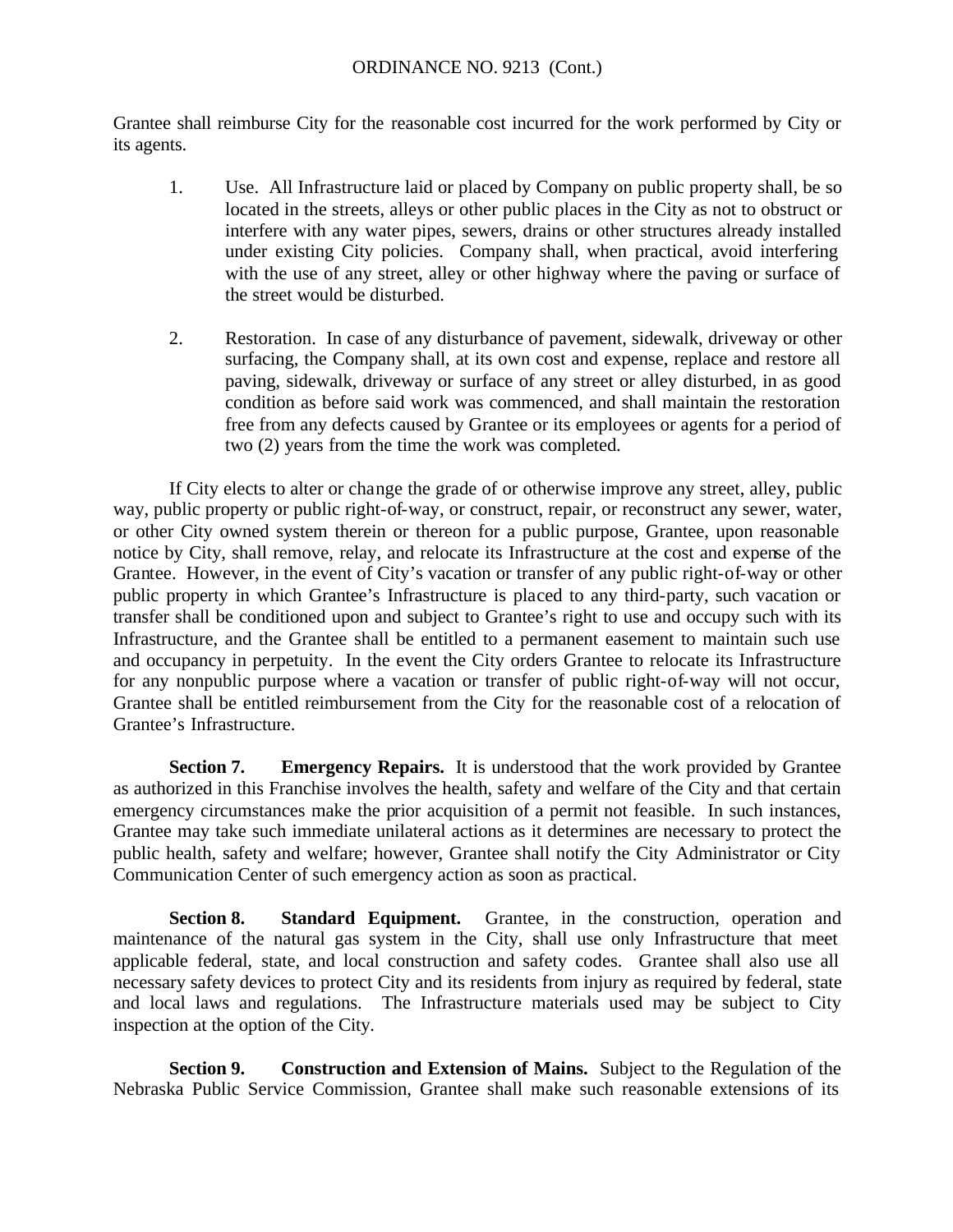mains and shall install services to parties located within City who have requested and received from Grantee approved applications therefore; provided, however, that no obligation shall extend to, or be binding upon Grantee, through no fault of its own, if it is unable to obtain delivery of an adequate supply of natural gas at or near the corporate limits of City to warrant the construction or extension of its mains and Grantee shall notify the City of its inability to furnish any requested service within five (5) business days of its decision; provided, further, that when the amount of natural gas supplied to Grantee at or near the City limits is insufficient to meet the additional firm requirements of connected or new customers, Grantee shall have the right to prescribe reasonable rules and regulations for allocating the available supply of natural gas for such additional firm requirements to domestic, commercial and industrial consumers, in that order of priority. Grantee agrees to conform to its tariffs filed with the Nebraska Public Service Commission as it relates to service line extensions.

**Section 10. Grantee Holds City Harmless.** It is expressly understood and agreed by and between Grantee and the City of Grand Island that Grantee shall save City harmless, indemnify, and become responsible for any and all claims, demands, losses, judgments, decrees, costs or expenses whatsoever, including reasonable attorneys' fees, which the City may legally suffer and/or incur, or which may be legally obtained against the City, to the extent said claims, demands, losses, judgments, decrees, costs or expenses accrue or result from the use and/or occupation of any street, alley, avenue or other public place in the City by Grantee pursuant to the terms of this Franchise, or which legally result or accrue from the exercise by Grantee of the privileges granted by this Franchise to Grantee; provided, however, that Grantee need not save harmless the City from claims, demands, losses, expenses and liabilities arising solely out of the negligence of City, its employees or agents.

**Section 11. Acceptance of Franchise.** Within thirty (30) days after the passage of this Ordinance: (a) Grantee shall prepare and file a written acceptance of this Ordinance with the City Clerk; and (b) the City shall furnish a certified copy of the Ordinance to the Grantee and the Grantee shall file the certified copy of the Ordinance with the Nebraska Public Service Commission. Failure of Grantee to so accept this Ordinance within said period of time shall be deemed a rejection thereof by Grantee and the rights and privileges herein granted shall after the expiration of said period of thirty (30) days, if not so accepted, absolutely cease and terminate, unless said period of time shall be extended by further Ordinance duly passed for that purpose.

**Section 12. Inspection of Records.** For the purpose of affording City the opportunity to enforce and collect any and all fees, taxes or other assessments imposed by City, Grantee shall provide all reasonable requested data and information necessary to ascertain or verify correctness and accuracy of all such fees and taxes paid. Grantee shall further permit City to inspect and audit during regular business hours, the relevant books and records kept by Grantee in the ordinary course of business.

#### **Section 13. Municipal Regulations.**

**1.** Municipal Rules. The right is hereby reserved to City to adopt, in addition to the provisions herein contained and existing applicable ordinances, such additional regulations as may be necessary in the exercise of the police power, or any other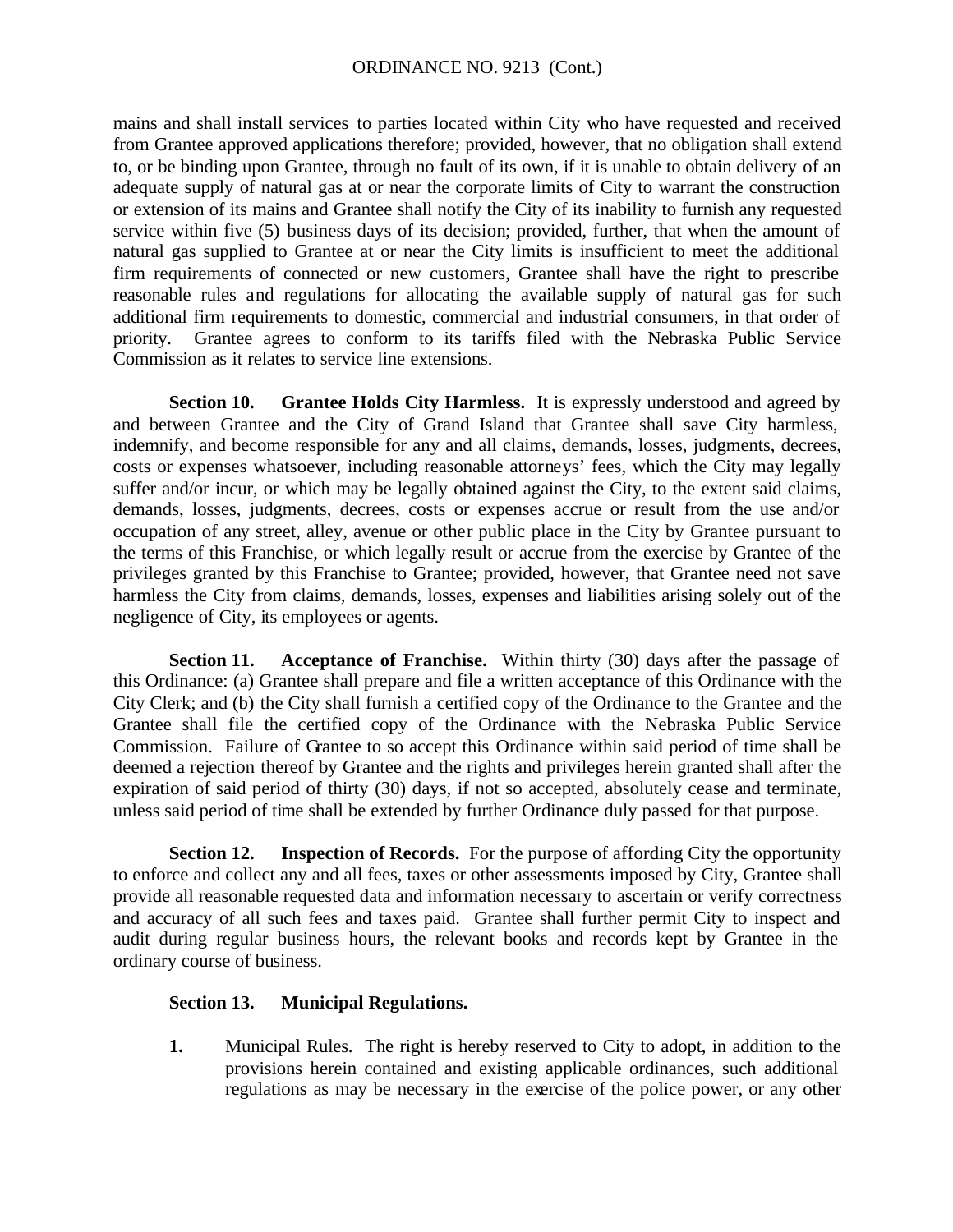#### ORDINANCE NO. 9213 (Cont.)

statutory authority, provided such regulations, by ordinance or otherwise shall not be in conflict with the laws of the State of Nebraska.

Grantee shall, at all times during the life of the Grant of Authority, be subject to the lawful exercise of the police power by City and all reasonable regulations which may now or hereafter be prescribed in ordinance or resolution with respect to the use of public streets, alleys, avenues, or other public places in the City.

2. Inspection. City shall have the right to inspect all construction and installation work performed subject to the provisions of the ordinance as it shall find necessary to insure compliance with governing ordinances.

**Section 14. Rates Made Public.** Upon request of City, Grantee shall make available to the public in the office of the City Clerk of the City a current copy of the tariffs, including rates and terms and conditions of service, as filed with the Nebraska Public Service Commission. In addition, Grantee shall maintain a current copy of the tariffs, including rates and terms and conditions of service, as filed with the Nebraska Public Service Commission, in its office in the City.

**Section 15. Transferability.** This Franchise and the rights created hereby are specific to Grantee and may not be assigned, transferred or any interest herein otherwise disposed of without the prior written consent of the City Council of the City, with the City to have ninety (90) days to review any proposed assignment, except in cases involving a reorganization or change of control (as defined by the Act) approved by the Nebraska Public Service Commission.

**Section 16. Breach/Revocation/Termination.** If Grantee or City fails to fulfill any of their respective obligations under this Franchise, the City or the Grantee, whichever the case may be, will have a breach of contract claim and remedy against the other in addition to any other remedy provided by law, provided that no remedy which would have the effect of amending the specific provisions of this Franchise shall become effective without the action necessary to formally amend the Franchise.

If the Grantee fails to perform any of the terms of this Franchise, the rights under this Franchise may be revoked by the City after giving written notice specifying the provision(s) claimed to be in default and allowing ninety (90) days for the Grantee to fully comply with the terms of this Franchise, and after a finding supporting such breach following a public hearing before the City Council.

**Section 17. Occupation Tax.** Grantee shall be required and, by acceptance of this Franchise, does agree to pay an occupation tax to the City as specified by Article I, "Natural Gas Companies", Sections 23-1 through 23-9 of the Grand Island City Code, as may be amended from time to time, so long as imposition of such tax is allowed under state law, or in the event of the replacement of such occupation tax with another form of franchise tax, to pay such franchise tax to the City, upon adoption of the City of an appropriate ordinance to impose such tax.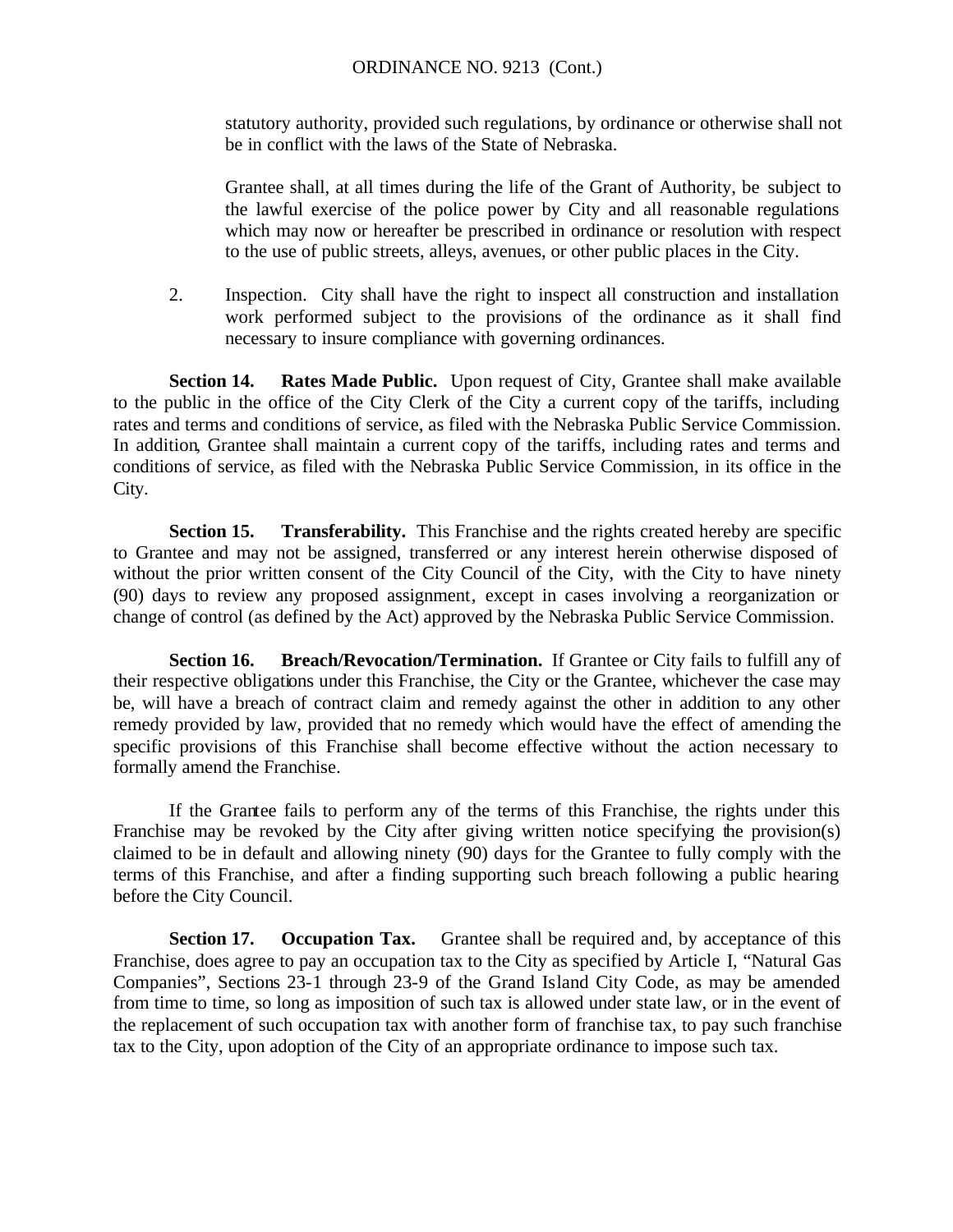**Section 18. Grantees' Duties**. Grantee shall maintain a local office within the corporate limits of the City during the term of this Franchise. Grantee agrees to respond to any emergencies within one (1) hour of notification for the protection of the public safety. All employees of the Grantee in working with the public and citizens of Grand Island outside of Grantee's facilities shall have on their person either a uniform issued by Grantee that clearly indicates that they are an employee of the Grantee or a clearly recognizable identification badge issued by the Grantee showing the name of the employee and their identification reflecting that they are an employee of the Grantee.

**Section 19. Invalidity.** If any term of this Franchise or its application to any circumstances is held invalid, or the ability to collect an occupation tax is repealed, the City shall have the option of either:

- 1. declaring the Franchise to continue in force as modified by deletion of the invalid provisions; or
- 2. terminating the Franchise.

City shall exercise such option by written notice to Grantee given within sixty (60) days of finality of the court proceedings, including any appeal thereof, in which the determination of invalidity was made.

**Section 20. No Waiver.** Failure of either the City or the Grantee to seek compliance by the other to any of the terms of this Franchise shall not be considered a waiver of that term and the non-complying party shall not be excused from complying with the term.

**Section 21. Notices.** All notices from Grantee to the City pursuant to or concerning this Franchise shall be delivered to the City Clerk, 100 East First Street, P.O. Box 1968, Grand Island, NE 68802-1968. All notices from the City to Grantee pursuant to or concerning this Franchise shall be delivered to the Operations Manager at Grantee's local office in the City, 515 W. Third Street, Grand Island, NE 68801, with a copy delivered to: Corporate Counsel/Regulatory Affairs, 3010 West 69<sup>th</sup> Street, Sioux Falls, SD 57108.

**Section 22. Compliance with Laws.** Grantee agrees to conduct its business under the terms of this Franchise in such a manner that it does not violate any federal, state or local laws or regulations applicable to the conduct of its operations under the terms of this Franchise agreement ordinance. This Ordinance shall be construed in accordance with the laws of the State of Nebraska.

**Section 23. Repealer.** To repeal Ordinance No. 6873 and all other ordinances and resolutions or part of ordinances and resolutions in conflict herewith are also hereby repealed.

**Section 24. Effective Date.** This Ordinance shall constitute a binding contract between the City of Grand Island, Nebraska and NorthWestern Corporation, doing business as NorthWestern Energy, as approved by the City, and shall be in full force and take effect (after acceptance by Grantee in accordance with the provisions of Section 11 above) upon passage,